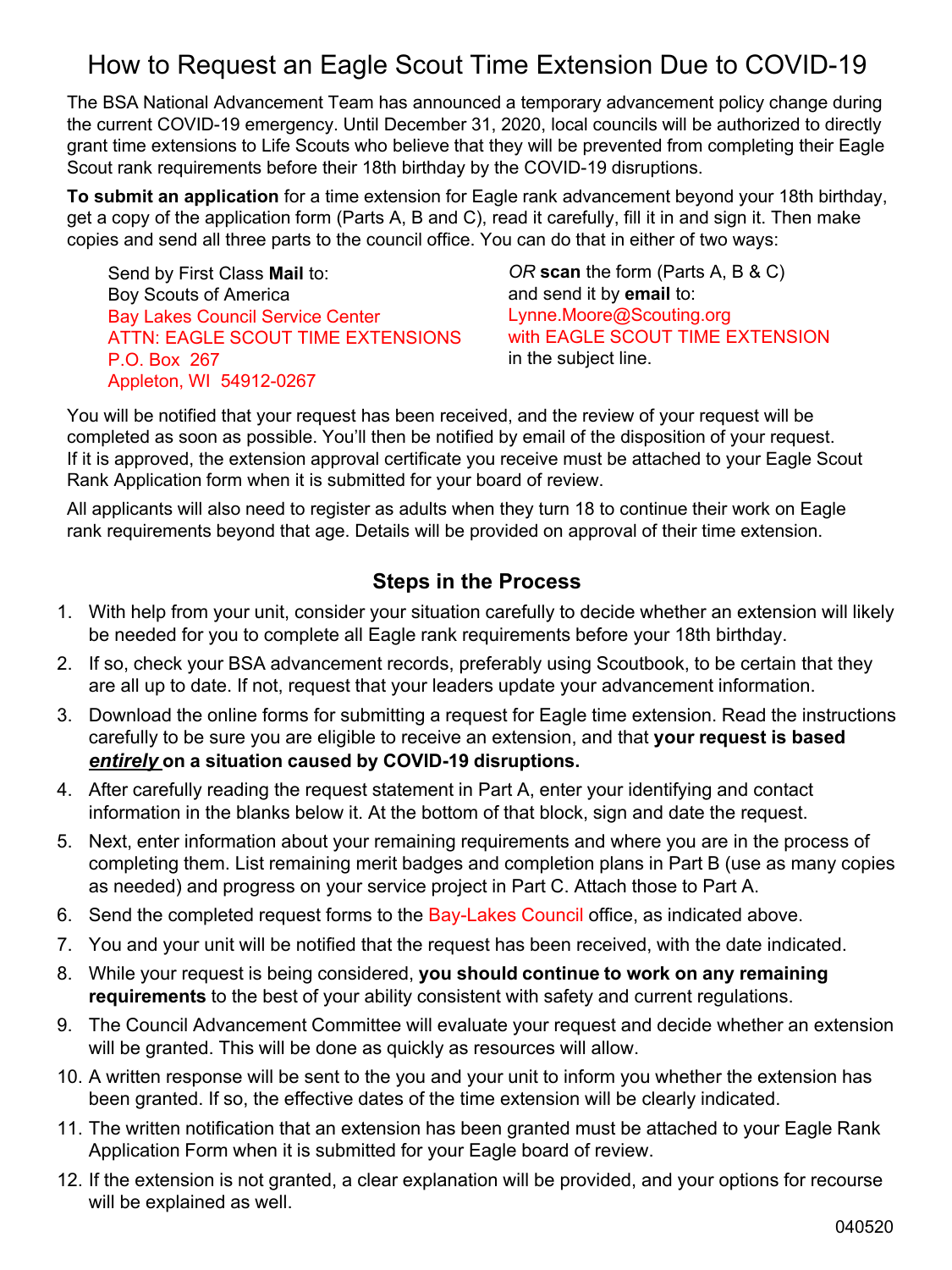#### Request for an Eagle Scout Time Extension Due to COVID-19 A

To the Bay Lakes Council Advancement Committee:

I am a Life Scout who is currently registered in this council, and I am concerned that the effects of the COVID-19 coronavirus epidemic will prevent me from completing my advancement to the rank of Eagle Scout before my 18th birthday. I am continuing to work on those requirements that can be completed under the current conditions, but some cannot be done without violating the current health guidelines. I have a clear plan for continuing with those requirements when conditions are favorable again, and I will continue to develop that plan.

I am hereby requesting a time extension to finish my advancement to Eagle rank. I understand that if approved, this extension will allow me up to three months after my 18th birthday to finish all requirements for the Eagle rank (not including the board of review). I have filled out and attached Parts B and C to describe the major requirements of my unfinished merits badges and service project that remain to be completed when conditions will permit.

I also understand that when I turn 18, I will need to register with the BSA as an adult Scouter and to complete Youth Protection Training to continue my advancement under this extension.

Please notify me of the result of this request as soon as possible.

#### PLEASE PRINT CAREFULLY – ACCURACY MATTERS!

| Candidate's Full Name                                                                                          |  |                                                                                                     |                  | PID Number<br>∗                 |                       |
|----------------------------------------------------------------------------------------------------------------|--|-----------------------------------------------------------------------------------------------------|------------------|---------------------------------|-----------------------|
|                                                                                                                |  | * YOUR 8-DIGIT PID NUMBER IDENTIFIES YOU UNIQUELY. FIND IT ON YOUR MEMBERSHIP CARD OR IN SCOUTBOOK. |                  |                                 |                       |
| Council                                                                                                        |  | <b>District</b>                                                                                     |                  |                                 | Unit                  |
| Date of Birth                                                                                                  |  | Date First Joined Scouts BSA                                                                        |                  | Life Scout Board of Review Date |                       |
| Candidate's Email                                                                                              |  | Parent's Email                                                                                      | Parent's Phone # |                                 |                       |
| Unit Leader's Name                                                                                             |  | Unit Leader's Email                                                                                 |                  |                                 | Unit Leader's Phone # |
|                                                                                                                |  | My online advancement records have been checked and they are completely up to date.                 |                  |                                 |                       |
| If any other facts about your Eagle advancement should be considered, please enter them in this space.         |  |                                                                                                     |                  |                                 |                       |
| On my Honor as a Scout, I affirm that the information in this request is correct, to the best of my knowledge. |  |                                                                                                     |                  |                                 |                       |
| Signature of Applicant                                                                                         |  |                                                                                                     |                  | Date of Application             |                       |

Similar extensions are available for Venturers and Sea Scouts – Contact Bay Lakes Council for details.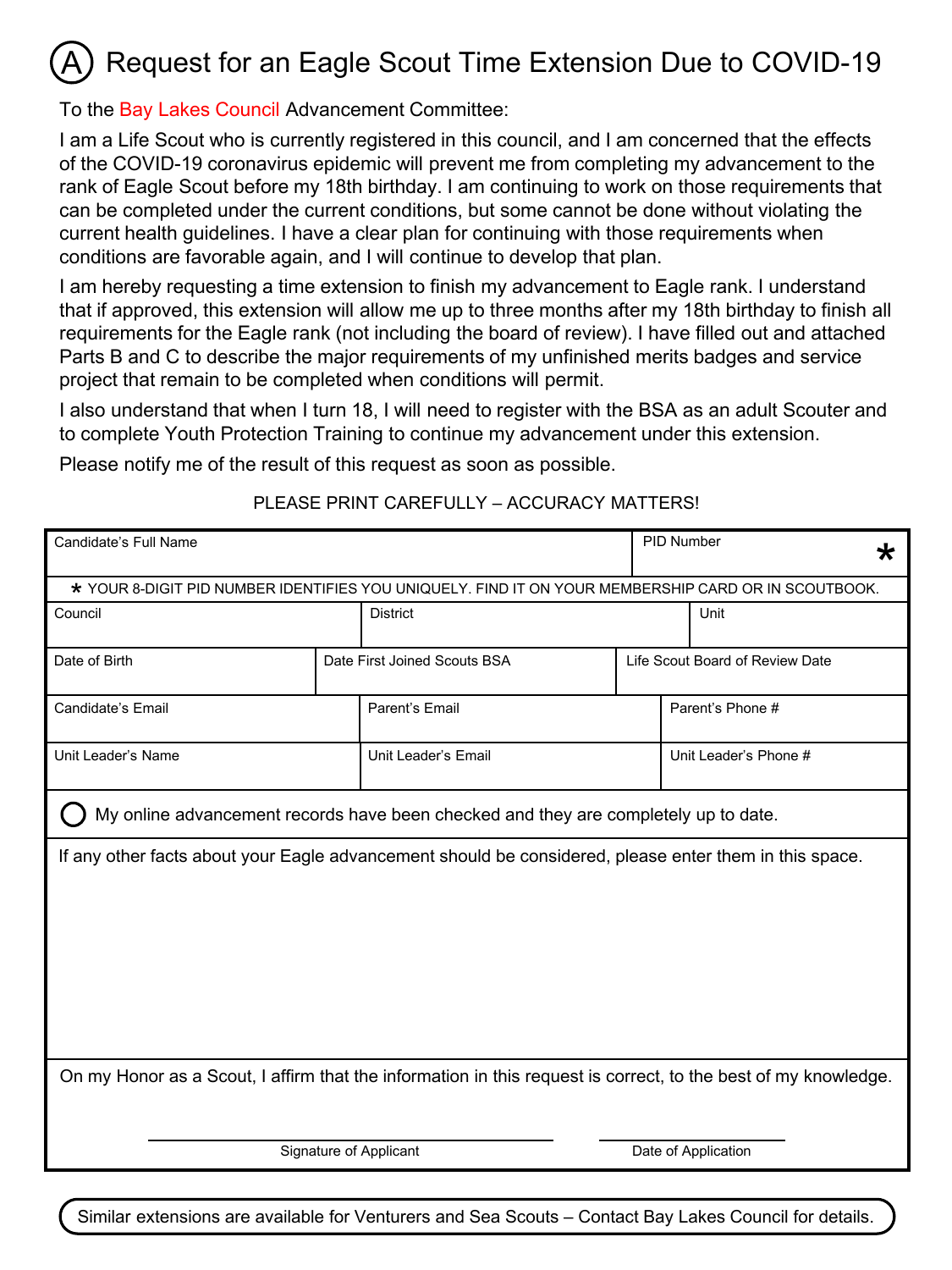

In the current epidemic situation, you may have difficulty in passing some of the requirements you need to earn merit badges needed for the Eagle rank. This could be for many reasons, including access to certain areas or equipment, availability of materials, ability to work with other people, or availability of a merit badge counselor.

In the spaces below, enter each merit badge and specific requirement that would likely be difficult to complete in the conditions expected in this epidemic situation, such as isolation from other people and closing of facilities that that would normally be available. Briefly explain how these situations can be expected to prevent you from passing those needed requirements.

Also estimate how much extra time is likely to be needed when conditions improve.

B

Use as many copies of part B as you need to explain these serious merit badge barriers.

| Item#<br>- Merit Badge:                                                                              | Requirement #: |
|------------------------------------------------------------------------------------------------------|----------------|
| Briefly tell how the coronavirus situation has prevented your timely completion of this requirement: |                |
| Before this situation, on what date did you plan to complete this requirement?                       |                |
| How many extra days will you need to complete it when that is possible?                              |                |

| - Merit Badge:<br>Item #                                                                             | Requirement #: |
|------------------------------------------------------------------------------------------------------|----------------|
| Briefly tell how the coronavirus situation has prevented your timely completion of this requirement: |                |
|                                                                                                      |                |
| Before this situation, on what date did you plan to complete this requirement?                       |                |
| How many extra days will you need to complete it when that is possible?                              |                |

| Item #<br>- Merit Badge:                                                                             | Requirement #: |
|------------------------------------------------------------------------------------------------------|----------------|
| Briefly tell how the coronavirus situation has prevented your timely completion of this requirement: |                |
| Before this situation, on what date did you plan to complete this requirement?                       |                |
| How many extra days will you need to complete it when that is possible?                              |                |
|                                                                                                      |                |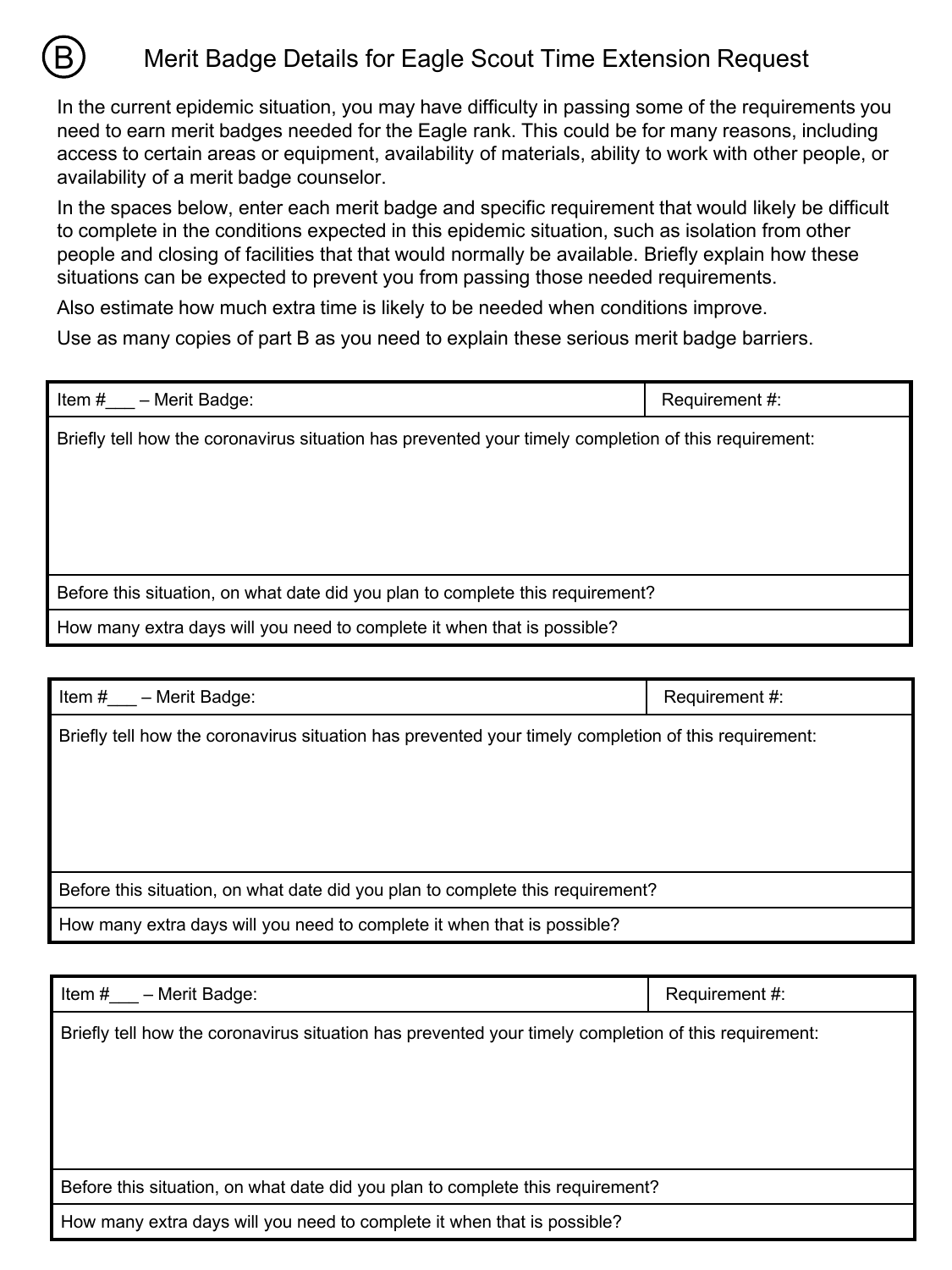

# Merit Badge Details for Eagle Scout Time Extension Request

| Item $#$<br>- Merit Badge:                                                                           | Requirement #: |  |
|------------------------------------------------------------------------------------------------------|----------------|--|
| Briefly tell how the coronavirus situation has prevented your timely completion of this requirement: |                |  |
|                                                                                                      |                |  |
|                                                                                                      |                |  |
|                                                                                                      |                |  |
| Before this situation, on what date did you plan to complete this requirement?                       |                |  |
| How many extra days will you need to complete it when that is possible?                              |                |  |
|                                                                                                      |                |  |

| - Merit Badge:<br>Item #                                                                             | Requirement #: |
|------------------------------------------------------------------------------------------------------|----------------|
| Briefly tell how the coronavirus situation has prevented your timely completion of this requirement: |                |
| Before this situation, on what date did you plan to complete this requirement?                       |                |
| How many extra days will you need to complete it when that is possible?                              |                |

| - Merit Badge:<br>Item #                                                                             | Requirement #: |  |
|------------------------------------------------------------------------------------------------------|----------------|--|
| Briefly tell how the coronavirus situation has prevented your timely completion of this requirement: |                |  |
|                                                                                                      |                |  |
|                                                                                                      |                |  |
|                                                                                                      |                |  |
|                                                                                                      |                |  |
| Before this situation, on what date did you plan to complete this requirement?                       |                |  |
| How many extra days will you need to complete it when that is possible?                              |                |  |

| - Merit Badge:<br>Item #                                                                             | Requirement #: |  |
|------------------------------------------------------------------------------------------------------|----------------|--|
| Briefly tell how the coronavirus situation has prevented your timely completion of this requirement: |                |  |
|                                                                                                      |                |  |
|                                                                                                      |                |  |
|                                                                                                      |                |  |
|                                                                                                      |                |  |
| Before this situation, on what date did you plan to complete this requirement?                       |                |  |
| How many extra days will you need to complete it when that is possible?                              |                |  |
|                                                                                                      |                |  |